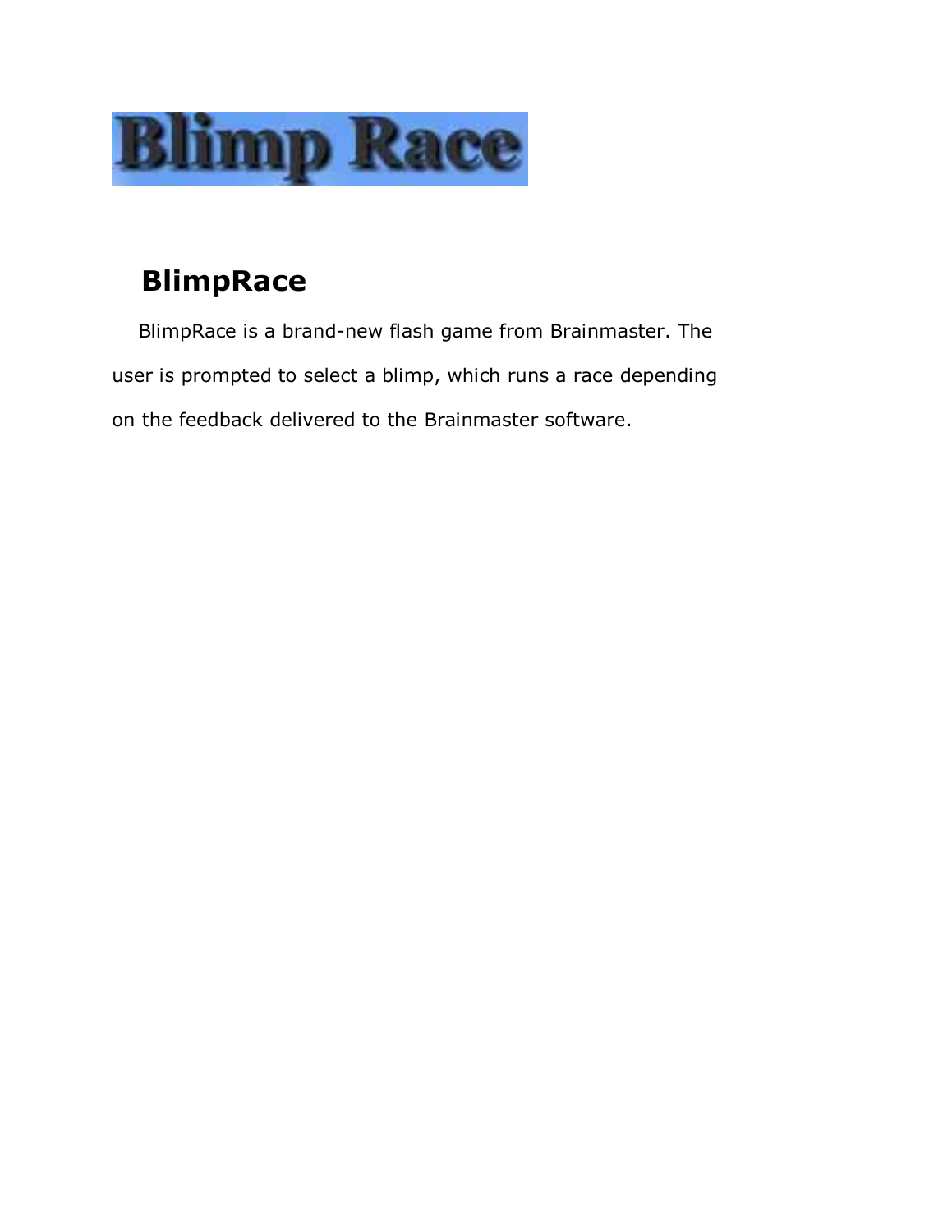# **The Interface:**

### **The Start Screen**



**1. Select Blimp:** Click on the blimp who will race according to the user's feedback. The remaining (non-user) blimps race according to an automated function independent of user feedback.

**2. Race Length:** The non-user blimps will take about this long to complete the race - depending on the difficulty level and user feedback, the user could complete the race in a wide range of times. If the user meets the difficulty level consistently (see below), they can be expected to take about as long as the non user blimps.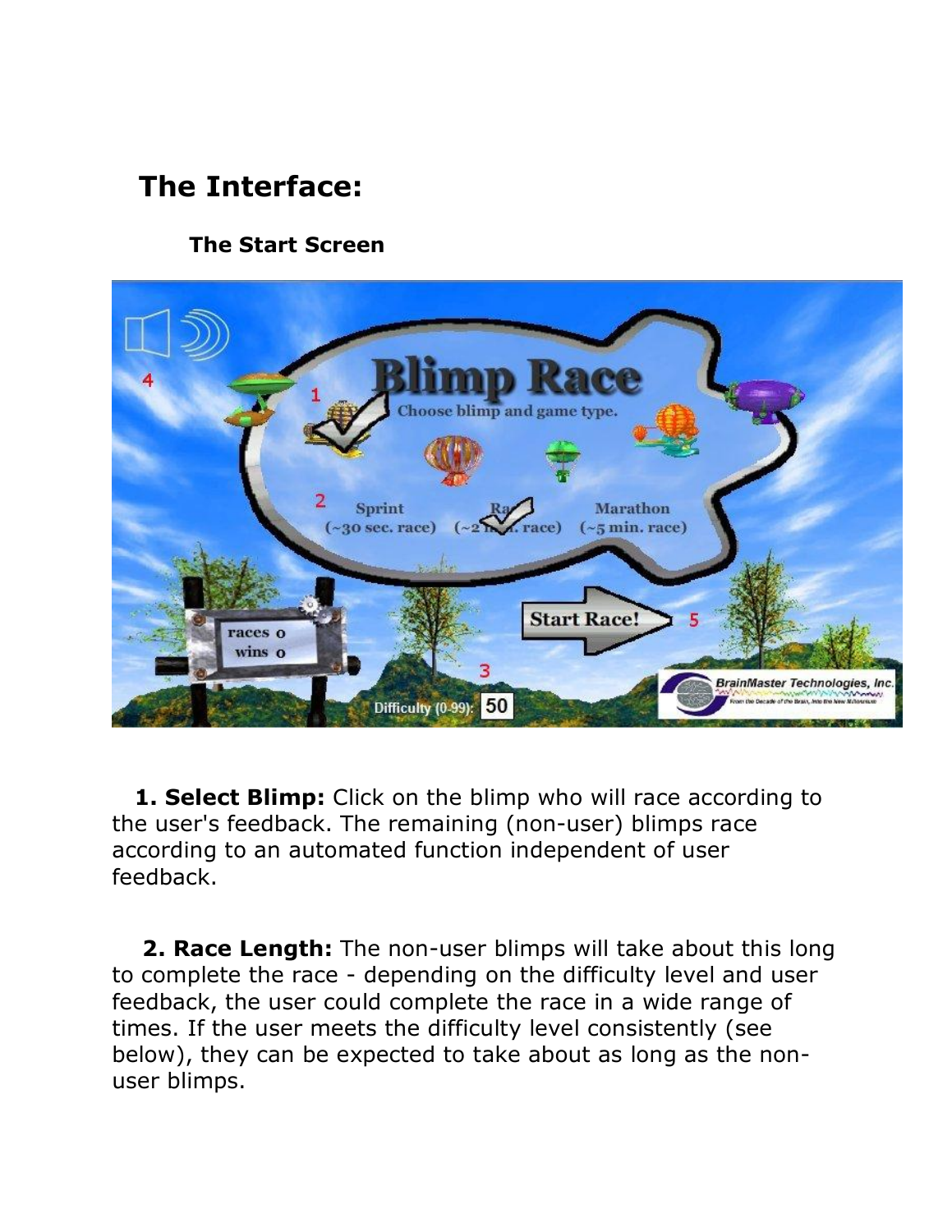**3. Difficulty:** The difficulty level corresponds to the percentage of client feedback that will put the player cat about "on par" with the race competition. The default value is 50%. For example, at a difficulty level of '25', the client will have to meet the required conditions about 25% of the time to keep up with their opponents in the race. As the client meets conditions more consistently, the chance of the client winning will also increase. So, in the case of 25, a client providing 35% feedback would have a good chance of winning the race.

**4. Sound On/Off:** The sounds act primarily as reward feedback and appear in five different places during the game:

- ß At the game's start, the sound of wind and chimes.
- During the race, a 'whoosh' sound will occur periodically with volume relative to feedback.
- At the result screen (see below) after a win, the sound of chimes.
- At the result screen (see below) after a loss, the sound of less-victorious chimes.
- When the user completes daytime or nighttime stage (see below), a chime will sound to signal the shift.

**5. Start Race!:** Be sure you've fixed all your desired settings before moving on.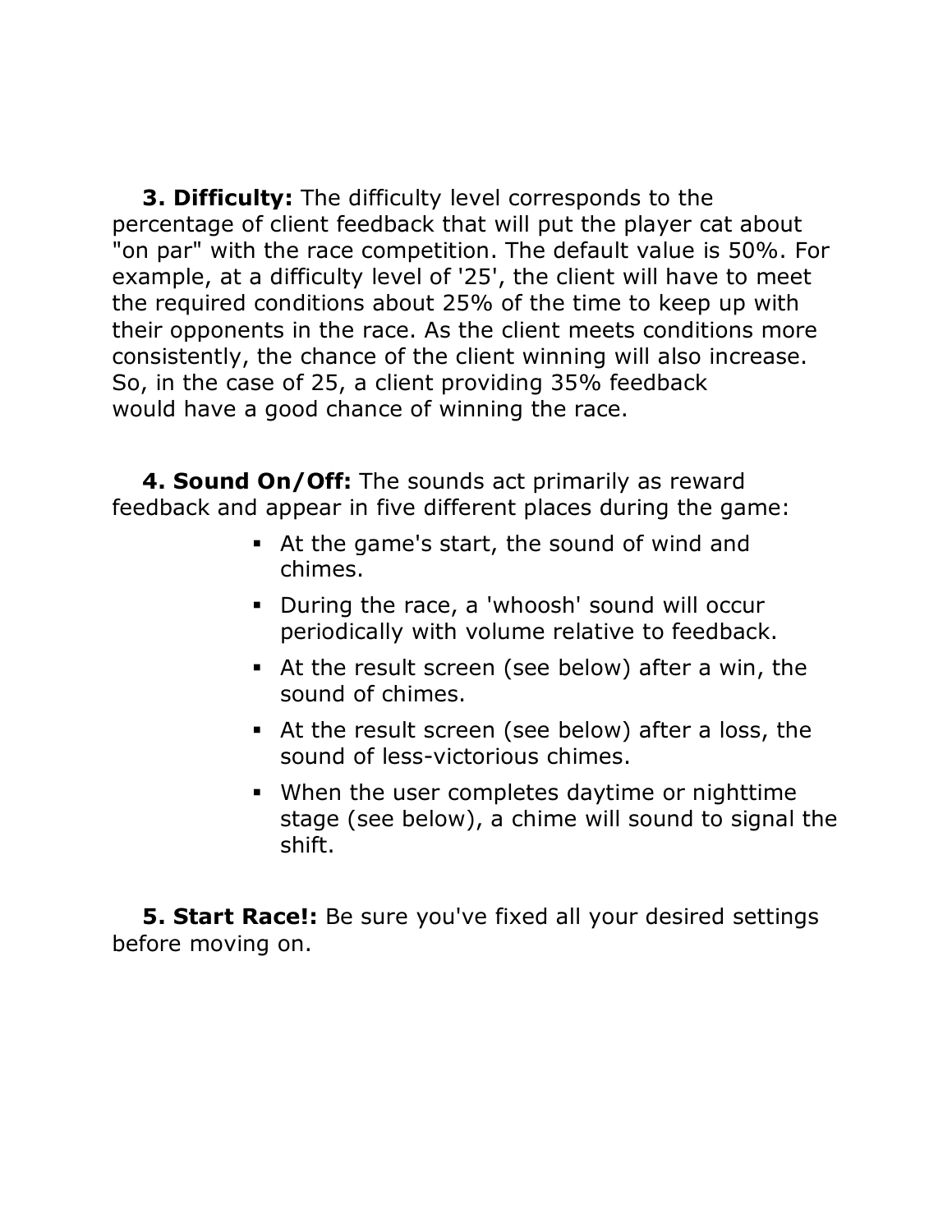#### **The Race Screen (Day)**



- 1**. Race Borders:** When the client meets feedback requirements, the borders of the race track will light up around the player's selected blimp.
- **2. Trophies:** As you gain points, trophies begin to appear. When the client meets feedback requirements, the trophies animate. Each stage has twelve trophies - two for each blimp. For the daytime, these are regular- and variant-colored. For the nighttime, these are gold- and silver-colored.
- 3**. Statistics:** Here, you can see the user's performance for that game.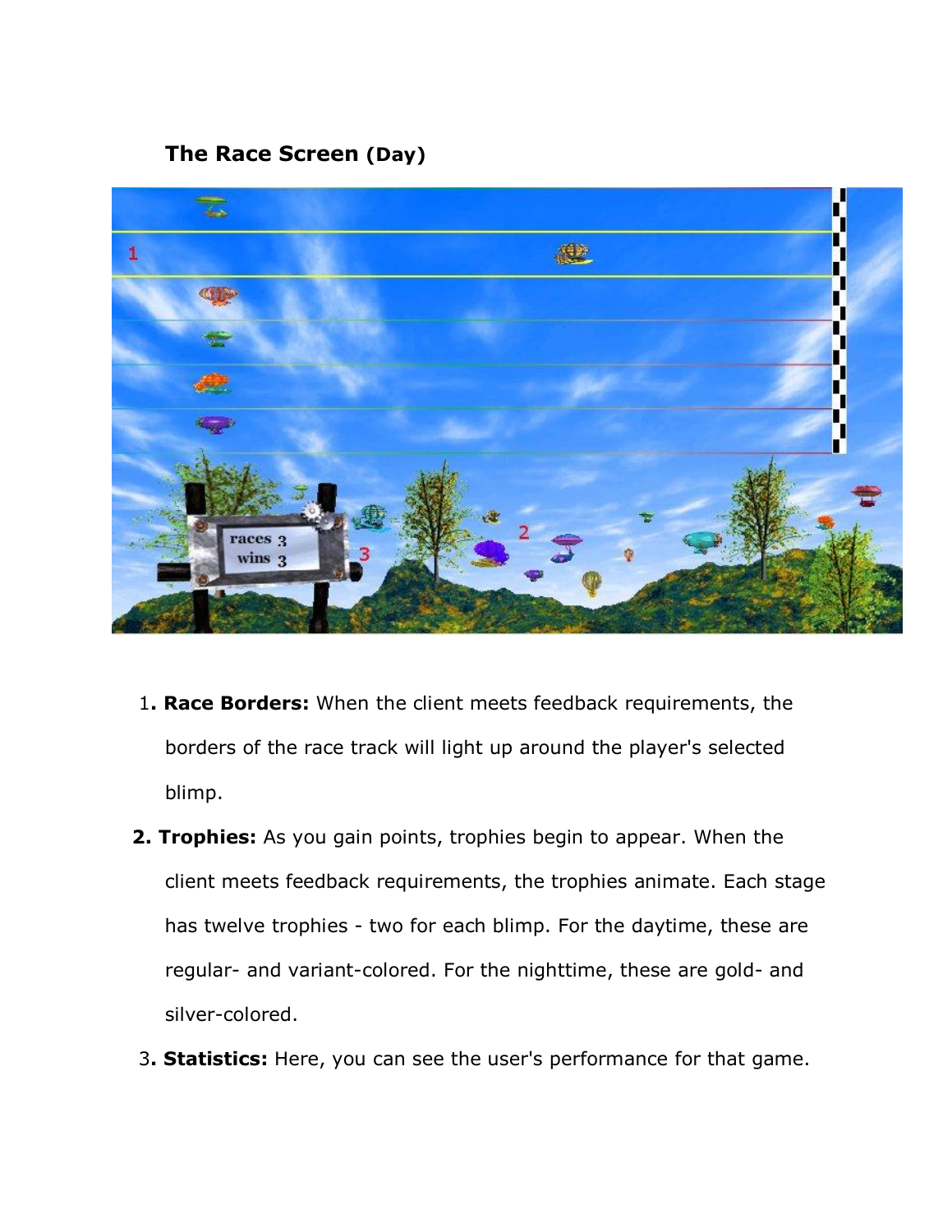## **The Race Screen (Night)**



The nighttime race screen is identical to its daytime counterpart with regard to game play - the difference is purely visual.